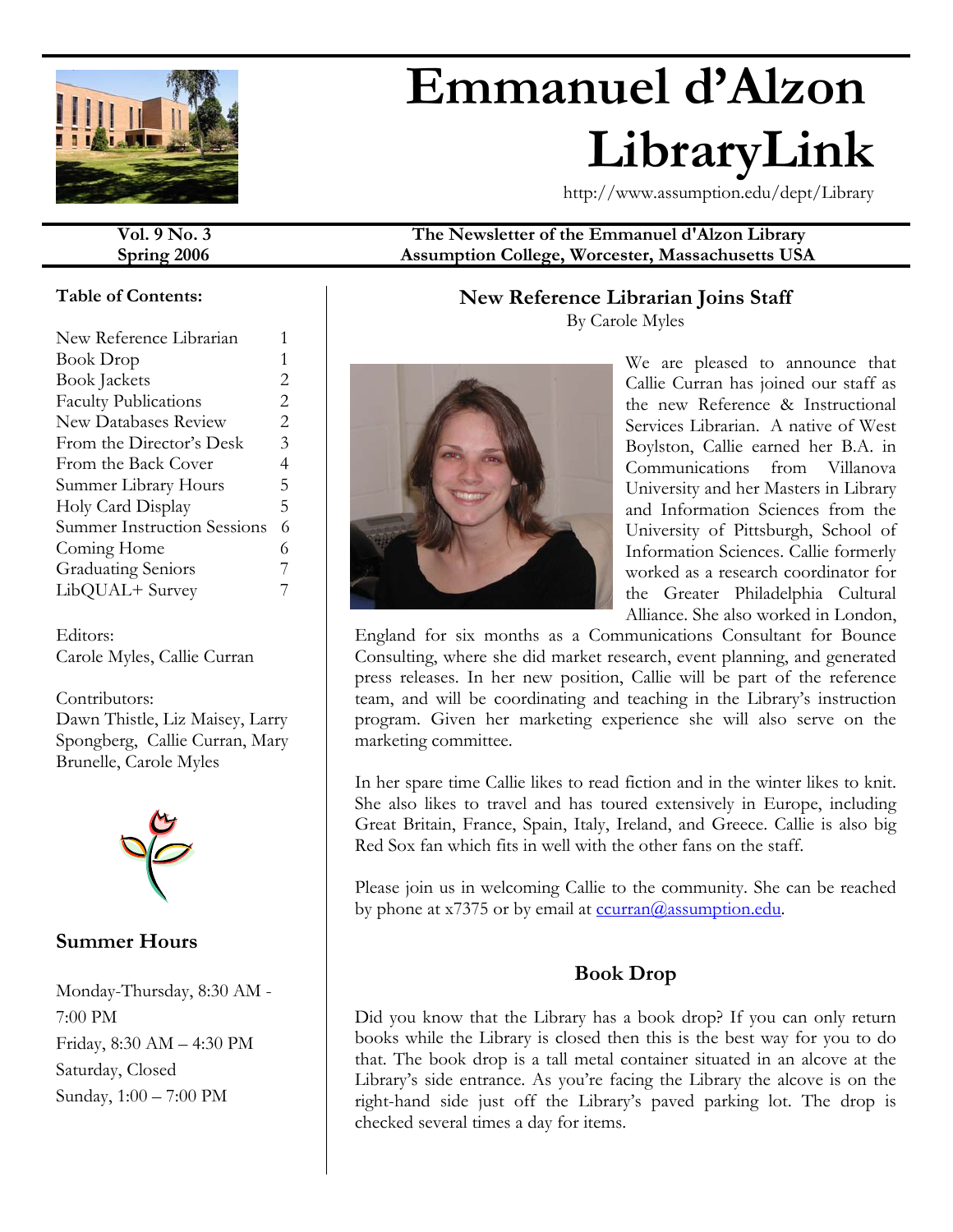## **Book Jackets**  By Dawn Thistle

Do you love browsing in book stores? Do you enjoy reading the synopsis, reviews and information about the author that are printed on book jackets? Have you ever bought a book just because the book jacket was appealing? If so, you will be glad to know that the library is no longer discarding book jackets at least until they become torn or damaged. We now create two call number labels (one for the book and one for the book jacket), so that you can browse our shelves and find out more about our books from the book jackets before borrowing them. Enjoy!

# **Faculty Publications**

By Dawn Thistle

This spring we have added some new features to the Faculty Publications web site. First, we linked each professor's name to his or her own web page as found in the "Meet the Faculty" web pages. People who want to know more about professors can then find out biographical information or information about the courses they teach. Next, we added images of book covers to the lists of professors who have published books, and, finally, we linked the book cover images to the Library's online catalog record. Now you can find out more about the book and even find out whether it is available for borrowing.

Please keep us up-to-date with your publications and let us know your ideas for improving the Faculty Publications list.

# **New Databases Review**

By Callie Curran

**THOMSON**  $6015$ 

Thanks to funding from the Massachusetts Board of Library Commissioners, the Library has added two new databases from Thomson Gale this spring.

# **InfoTrac OneFile**

Boasting 39 million records, InfoTrac OneFile offers a wide range of coverage for researchers. This database contains more than 9,200 publications—both mainstream and specialized, general interest and academic—with over 5,000 of them offered in full-text. Coverage dates back to 1980, and the content is updated daily.

The topics covered include business and industry, engineering, general news, health care, law, literature and art, religion, social sciences, and science and technology. A user-friendly search interface offers basic or advanced search screens. Users can limit their searches to full-text documents, articles from peer-reviewed journals, or entries with images. They can search within a specific resource, explore possible subject headings, or browse a title list.

# **Business and Company ASAP**

The Business and Company ASAP is a scaled down version of another one of our InfoTrac databases, General BusinessFile ASAP. The interface and most of the content is the same, however, General BusinessFile ASAP has the added benefit of investment analyst reports. Both of these databases often prove difficult for the novice, therefore some information on using them may prove helpful.

These databases are valuable resources for researching companies, products, markets, industries, and business topics as they contain citations and many full-text articles from business, finance, management, and industry periodicals. They also provide access to a directory of 150,000 company profiles.

Patrons interested in utilizing these databases should consider using the "Advanced Search" option, which allows them to specify the type of information sought based on the databases' four components. Each of the components has a different content and purpose.

• *Business Index ASAP*- the default search option which retrieves articles from newspapers, trade journals, PR Newswire and other periodicals.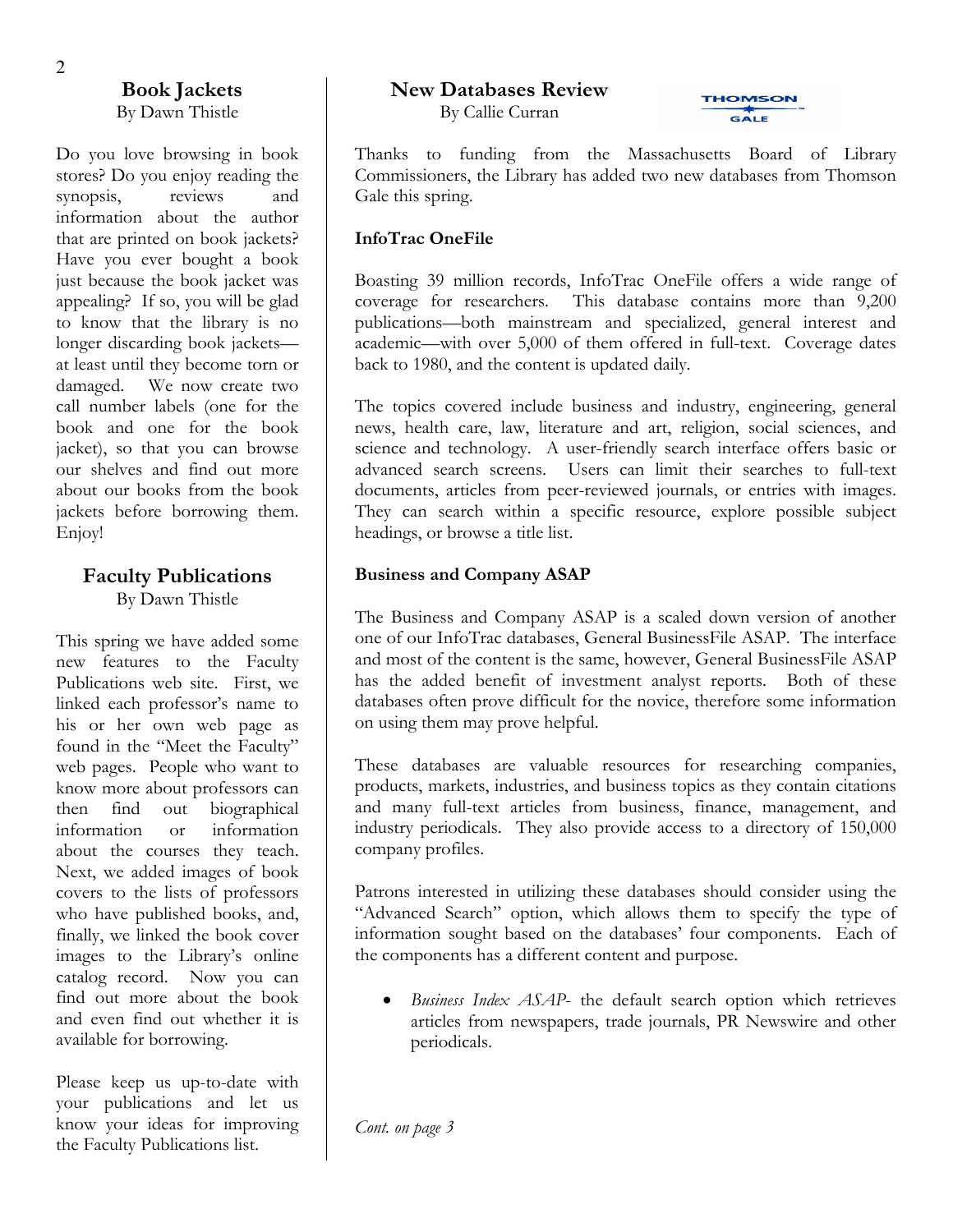*Cont. from page 2*

- *Company ProFiles* search by name to research an individual company, or combine search terms to gather a list of companies in a certain industry (index: SIC code), of a certain size (index: Employees), and of a particular profit range (index: Sales).
- *SIC Description* use this segment to research an entire industry. Search by SIC code to retrieve a description of and articles on the industry, as well as profiles of companies within it. If you are not sure of the SIC code, type in a word (e.g. *restaurants*) to learn under which SIC it is classified.
- *Investext* (only in General BusinessFile)- offers investment reports on company and industry performance from various financial institutions.

Users must click the blue links near the bottom of the advanced search page in order to switch<br>between these different between these different components. The search results will not automatically display in a new page; instead, users must scroll down to find the number of citations retrieved and then click on the "View" link beside this number.

Despite the initial complexities of searching these two databases, users will likely deem them worth the effort. Happy searching!

# **From the Director's Desk**  By Dawn Thistle

Following the publication of an article in *Le Provocateur* that complained about d'Alzon Library hours, we decided to see what we could do to extend them. We spoke with members of the College administration, Library staff and students, and I also met with the SGA to hear their suggestions. We explored a number of options and decided that we would ask some of our most faithful student workers to extend or add to their shifts to keep the library open longer. Since Spring Break, as a pilot program, the Library has been staying open until 1:00 a.m.

on Sunday, Tuesday and Thursday, and until 9:00 p.m. on Friday and Saturday. In addition, we are opening earlier, at 8:00 a.m. Monday through Friday.

The students who have been willing to take on this added responsibility are: Jackie Carriveau, Brian Foley, Dan Germano, Ally Giblin, Ashley Gomes, Molly Greco, Kristen Hannigan, Marie Malonson, Rod Payva, and Mike Valalik. They have been great!

Looking at the usage of the Library during these extended hours is interesting. On Sundays at 12:30 a.m. the average number of people in the library is 6.5. April 23 was the busiest Sunday with 18 people at that hour. On Tuesdays at 12:30 a.m. the average has been 12 people, and on Thursdays the average has been almost 9 people.



On Saturday evenings usage has been pretty good with an average 8 people in the building at 7:00 p.m. (we had previously closed at 5:00 p.m.), and somewhat fewer than 4 people in the building at 8:30 p.m. However, at 8:30 p.m. on Fridays there is typically no one, other than student staff, in the building. Even at 7:00 there are usually 3 or fewer people in the library. It appears that students really do not want to study on Friday evenings!

Although our test has been fairly brief, it appears that the extended hours are needed more on week nights than on the weekends, as the members of the SGA had indicated when I met with them. So, I am hoping to continue the extended hours next fall, and to add additional evenings during the week.

If all goes as planned, the hours for next fall will be:

Monday-Thursday: 8:00 a.m. to 1:00 a.m. Friday: 8:00 a.m. to 6:00 p.m. (returning to previous hours!) Saturday: 10:00 a.m. to 8:00 p.m. (not 9:00 p.m.) Sunday: 1:00 p.m. to 1:00 a.m.

I encourage all "night owl" and "early bird" students to continue to use the Library during these hours next year so that we can keep this program going!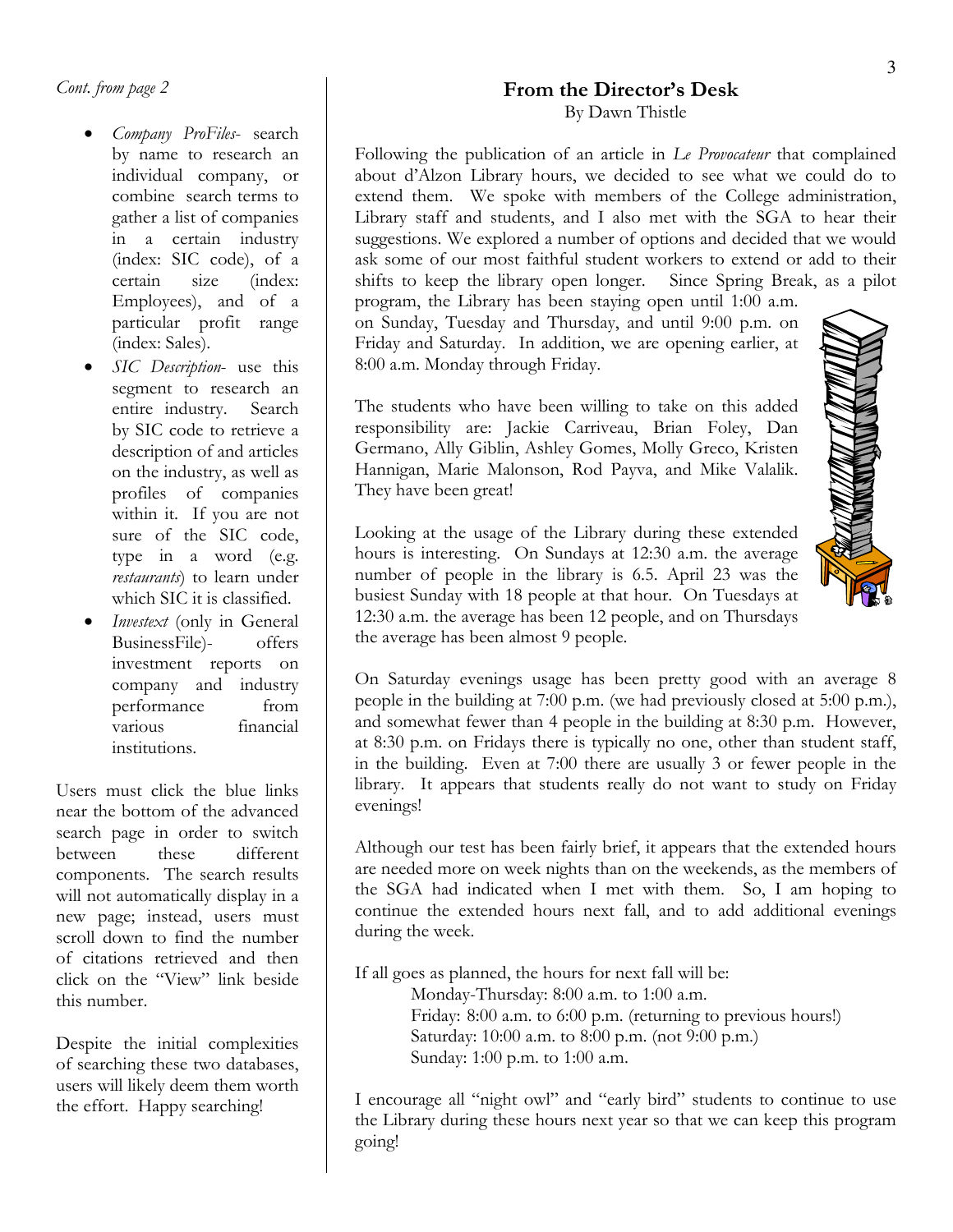# **From the Back Cover**

By Liz Maisey

Check out some of the new books on our New Book Display at the front of the Reference Room. Here are some highlights from new books cataloged since the last newsletter.

*American Prometheus: the Triumph and Tragedy of J. Robert Oppenheimer*  By Kai Bird and Martin J. Sherwin

"Oppenheimer is the single figure who will be remembered when the history of the Manhattan Project has blurred away…American Prometheus is the first full biography of his life, rich in new revelations."

– Richard Rhodes, The New York Times Book Review



# *The Unknown American Revolution: the Unruly Birth of Democracy and the Struggle to Create America*  by Gary B. Nash

"*The Unknown American Revolution* plunges us into the swirl of ideology, grievance, outrage, and hope that animated the Revolutionary decades. It tells of the efforts of a wide variety of men and women who stepped forward amidst a discouraging, debilitating, but ultimately successful war to inscribe on the clean slate their ideas for the kind of America they hoped would emerge from the blood-soaked eight-year conflict." – Book jacket

# *When Trumpets Call: Theodore Roosevelt after the White House*

By Patricia O'Toole

"*When Trumpets Call* is a fascinating description of the last years of Teddy Roosevelt's life, involving frustrated ambitions, Republican politics, Third Party strategy, and top-level contention about war and peace."

-Jimmy Carter, author of *An Hour Before Daylight* 

# *Ecclesial Mediation in Karl Barth*

by John Yocum

"*Ecclesial Mediation in Karl Barth* deals with one of the most important and controversial themes in Barth's theology, the relation between divine and human action." – Book jacket

# *Jesus in America: Personal Savior, Cultural Hero, National Obsession*

By Richard W. Fox

"Individuals from every historical period come alive with all their passions, loves, hopes, and fears, as their own words grace nearly every page…Fox is keenly aware that most Americans view Jesus as much more than a cultural icon: they view him as a divine person who transcends both history and culture."

– Reviews in American History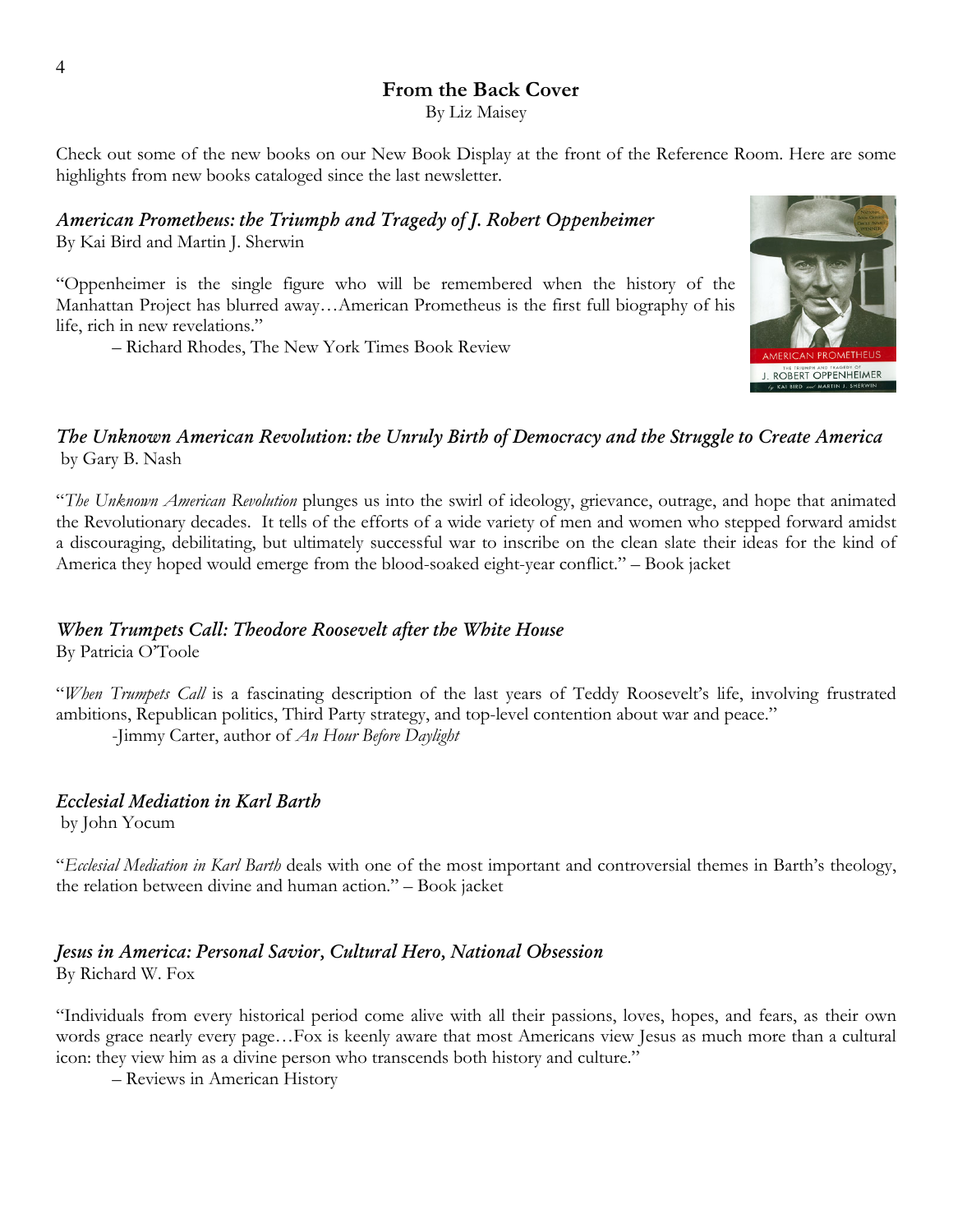# **Summer Library Hours**

By Larry Spongberg

The d'Alzon Library normally will be open as follows during the summer sessions:

Sunday: 1 PM – 7 PM Monday – Thursday: 8:30 AM – 7 PM Friday: 8:30 AM – 4:30 PM Saturday: Closed

Exceptions will be posted on the library web site and at the front door of the library. Usually, the library will be closed weekends and close at 4:30 during the week if summer classes are not in session. The library also will be closed during the Memorial Day and Independence Day holiday weekends. We will be open until 9PM on Monday through Wednesday of the last week of each summer session.

Although we normally will close at 7PM during the week, the library will be available for evening instruction sessions (see related article).

To enable your librarians to complete various projects during the summer that will help us to better serve you in the future, the reference desk may not be staffed at certain times. You should not hesitate to ask any librarian in the building for needed assistance if you do not see someone at the reference desk.

Let us hope that our summer weather continues to be as nice as it has been for much of this spring. Good luck with summer classes or other activities.

# **Library Displays Holy Cards During Lent**

By Mary Brunelle

In honor of Lent, Library staff members displayed a unique collection of holy cards in the Reference Room display cases. The collection, comprised of various prayer cards, memorial cards, litanies, and prayer



pamphlets, highlighted many staff favorites ones that present brilliant images and eloquent prayers, and others that simply hold special meaning.

While some staff members lent cards from their personal collections, most of the items had been collected from various books donated to the library over the years. Many of the previous owners of these books placed prayers cards between pages, perhaps as a way of preserving the cards. These little cards always bring a smile to catalogers' faces, as they come across the buried treasures.

Because the cards were culled from many sources, the collection is quite eclectic. Some

of the cards feature prayers in French or Polish. Some present replicas of well known icons, such as Our Lady of Perpetual Help. Many of the memorials honor the deceased with a photo and a prayer for the repose of the soul. There are even a few small Christmas cards, which the original owners presumably received and cherished.

To complement the collection, the display also featured the book *Holy Cards*, by Barbara Calamari and Sandra DiPasqua (New York: H.N. Abrams, 2004). This book, a new acquisition for the Library, instructs the reader how to interpret the symbols of prayer card imagery. For instance, did you know that hyacinths signify power and peace (p. 139), or that a peacock represents immortality and the resurrection (p. 142)? A figure extending a hand symbolizes protection (p. 143), while a vase suggests healing and soothing (p. 141).

The Library staff always enjoys displaying unique and fascinating items, such as these lovely holy cards. If anyone wishes to offer suggestions for future displays, or if anyone wishes to display his/her own personal collection, s/he is welcome to contact the Library.

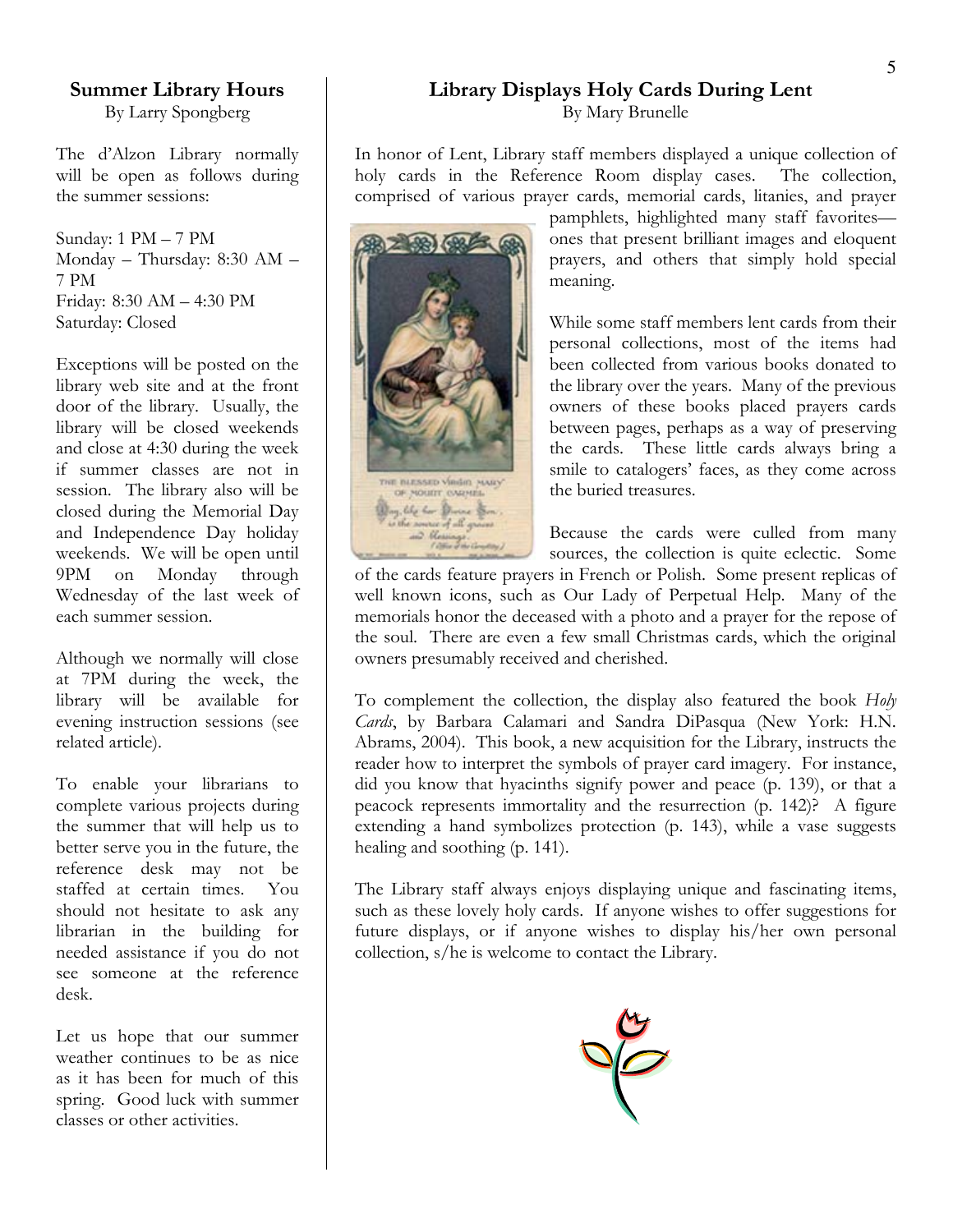# **Summer Library Instruction Sessions**

By Larry Spongberg

Although we normally will close at 7 PM during the week, the library will be available for evening instruction sessions.

Faculty members who are interested in making their students more aware of library resources are encouraged to book a session in the library as soon as feasible. Advanced booking is needed so that we can arrange for a reference librarian to be present for the session since all staff normally will be off duty by 7 PM. Also, booking a session early will reduce the chances that the library already will have been booked for another session or another purpose on your desired evening. We will do our best to honor requests to schedule a specific librarian, but vacation plans may prevent that possibility. In such cases, another librarian will be scheduled.

Bring your class to take advantage of an air-conditioned building and to have full use of our computers at a time when the library would be closed to other users. Our databases and services are constantly changing; last year's knowledge may no longer be enough for this year's students to take full advantage of our many resources.



# **Coming Home: Alumnae Read at d'Alzon Arts Poetry Reading**  By Mary Brunelle



On Friday, April 21, 2006, alumnae Jennifer Ryan and Kristina England returned to Assumption to read at this year's last d'Alzon Arts poetry reading. Far from novices, both women read occasionally during their undergraduate years, so it was appropriate that they returned as the evening's featured readers. Each read a substantial number of poems—some old, some new, some polished, some raw—from her personal collection.

Assumption College can be proud of these home-grown poets, as both received training in Professor John Hodgen's advanced poetry workshop. Professor Hodgen has kept in touch with Ms. Ryan and Ms. England and wrote recommendation letters for their graduate school application portfolios. Professor Hodgen said that, when he learned from Director Dawn Thistle the women were going to be featured readers, he felt so proud. Professor Hodgen said he knew that, as students, "they had that ability and talent" and that, now as readers, they demonstrated "real poise."

Both Ms. Ryan and Ms. England continue to stretch their skills in writing and literature. Since graduating in 2005, Ms. Ryan has been working in the publishing world as a production assistant and photo researcher for Jones and Bartlett Publishers, Inc., a publishing house that specializes in educational textbooks. Although her work life may not allow her to explore her creative, poetic side, Ms. Ryan spends much of her free time reading and writing poetry. This fall, she will begin work on a Master's in English with a concentration in literature at Virginia Commonwealth University.

Ms. England, '03, currently works at University of Massachusetts Medical School. In 2005, she received her Master's in English with a concentration in creative writing from the University of Massachusetts, Boston. Her thesis, *To Be Frank: a collection of poetry*, was awarded the prestigious David A. Kennedy Award for outstanding poetry by a graduate student. In addition to publishing in the webzine *Underground*



*Window*, Ms. England was recently published in *From a Common Spring: Volume 2*, which marked her first publication in an anthology.

As an added treat to hearing both AC graduates, the audience heard students from Professor Hodgen's Introduction to Literature class recite favorite poems during the Open Mic portion of the evening. Most read works from published poets, and one brave student read an original poem.

*Cont. on page 7*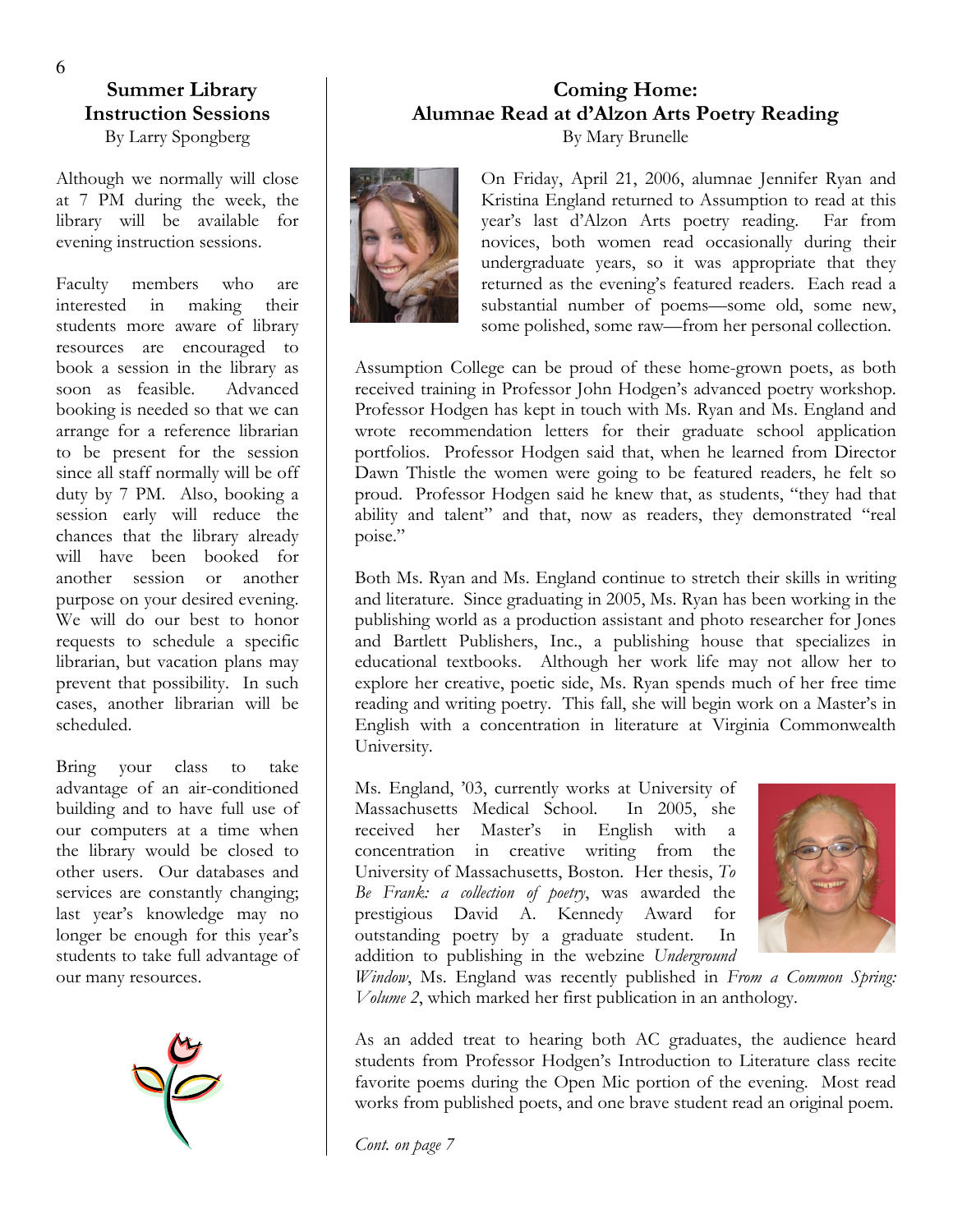#### *Cont. from page 6*

The evening was the perfect ending to a successful season of Friday night poetry readings. For more information about poets Jennifer Ryan and Kristina England, or for more information about the d'Alzon Arts series, please visit the Library's Web site at [http://www.assumption.edu/de](http://www.assumption.edu/dept/library/events/dalzonartssched.html) [pt/library/events/dalzonartssche](http://www.assumption.edu/dept/library/events/dalzonartssched.html) [d.html](http://www.assumption.edu/dept/library/events/dalzonartssched.html) .

# **Graduating Student Workers**

The d'Alzon Library is losing eleven valued members of our working student staff. These students will be graduating from Assumption College on Saturday, May 13. Many thanks for their contribution of time and effort to the running of the Library over the last few years. The student workers are

| <b>Justin Mara</b>      |
|-------------------------|
| <b>Connie Lee</b>       |
| <b>Bill Egan</b>        |
| <b>Joshua Stevenson</b> |
| <b>Becky Klotz</b>      |
| Pat Palladino           |
| <b>Kelly Beeman</b>     |
| Vanessa Ranieri         |
| Rebecca Jacobsen        |
| <b>Allison Smith</b>    |
| <b>Eamon O'Donnelly</b> |
|                         |

We will miss having these students as part of our team and wish them well as they go out into the world beyond Assumption College.

# **WE HEAR YOU NOW! THANKS!**

# **Your Feedback From the LibQUAL+ Survey**



Thank you for completing our recent LibQUAL+ survey. Almost 300 of you took the extra time to pay us compliments, offer suggestions or even complain about d'Alzon Library service. As you can see from the following examples, these comments are providing us with a lot of solid feedback that we can now use to set priorities for<br>improving service. Although the LibQUAL+ Although the LibQUAL+

survey is over, I encourage you to continue to let us know how we are doing and where we can improve. Not only have we heard you, but we are really listening. Thanks again! —*Dawn Thistle, Director of Library Services* 

# **Staff**

... The staff at the library are different from teachers in the sense that it's difficult to develop a relationship with them as we do with our teachers, but it's nice when someone from the library remembers you and says hello outside of the library. The staff is extremely nice and always an enjoyable experience.—*Undergraduate, Undecided*

Excellent, dedicated, caring staff that are always willing to go the extra mile to help students and faculty. Best college library I have ever encountered.—*Faculty, Social Rehabilitation Services* 

Some of the employees are anything but friendly, by the employees I do not mean the students that work there. The librarians have given me quite some attitude before and at times have not been helpful when I need to find something.—*Undergraduate, Business Studies*

...My son and daughter have also used the library's resources even though they attend other colleges. They also found the staff very helpful in showing them how to retrieve information or searching for books.— *Graduate, Business Studies* 

# **Resources**

... The electronic resources are both extensive and easily accessible. The library even has reasonable print resources for my field, despite its being one of the smaller departments on campus.—*Faculty, Sociology/Anthropology* 

I think the library services are quite superb, despite a few shortcomings. One would be many outdated books, and perhaps not enough newer books on certain subjects, including travel, philosophy, and English.— *Undergraduate, English*

I think the library does a great job, however I wish that there were more resources available especially for science majors because it's hard to get the articles that we need for papers online.—*Undergraduate, Natural Sciences*